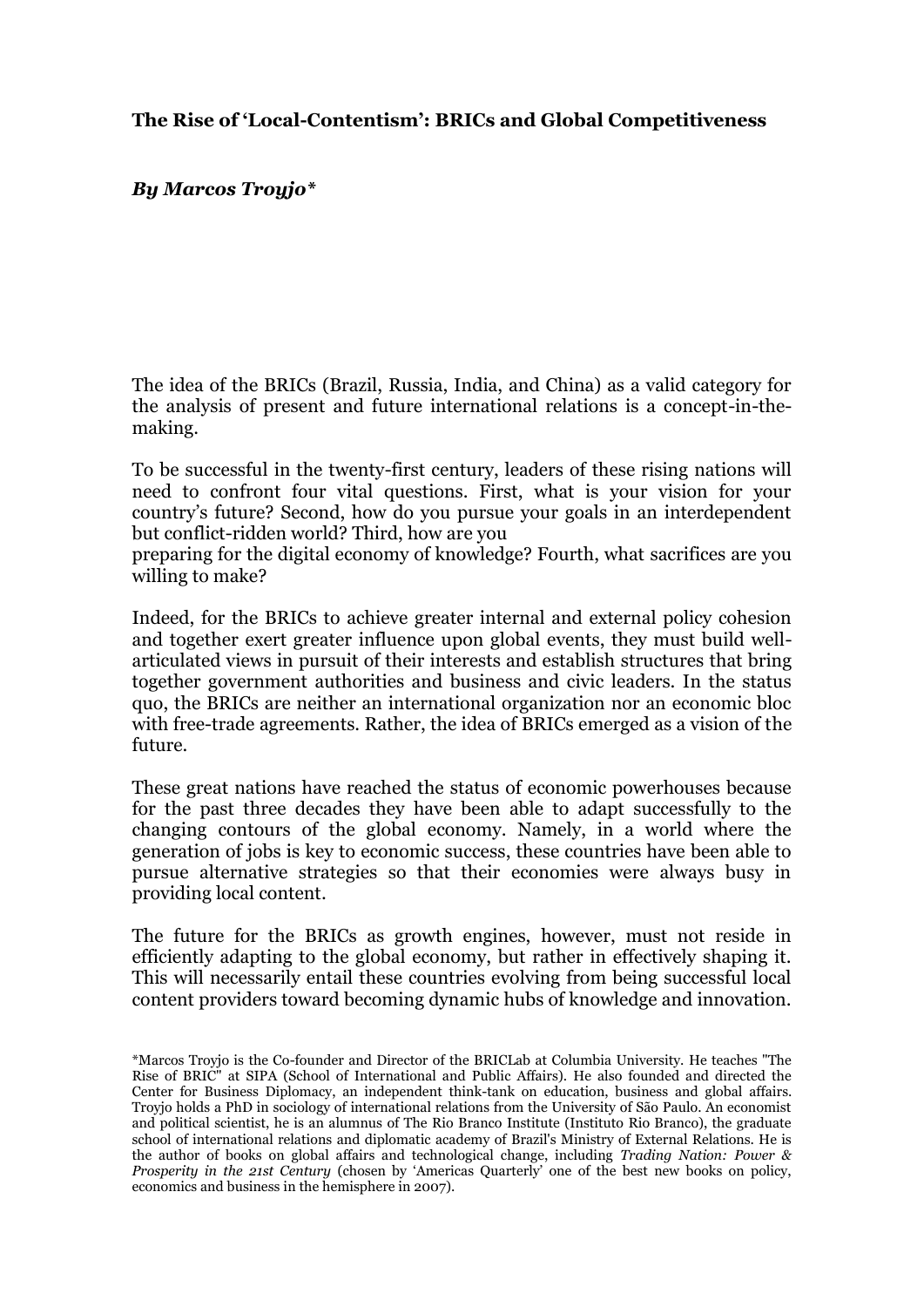## THE CLASH FOR COMPETITIVENESS

As global capitalism struggles to find a way out of the present existential crisis, a strong trend is showing its face in the world economy—a trend that goes beyond the BRICs.

Against a backdrop of great uncertainty, countries are increasingly adopting industrial and trade policies based on a notion we can call local-contentism. The practice is becoming the most recurrent tool in bulking up a nation's capacity to compete in world trade and attract investment, regardless of whether it is targeted at infant-industries, high-tech sectors, or more mature, old-world manufactures. On a global scale, we are experiencing far more than just currency wars. Exchange-rate tactics make for ancillary rather than decisive battles. The world has set the stage for the waging of clashes for competitiveness.

Many confuse local-contentism with defensive trade measures erected against artificial exchange-rate stratagems that boost the attractiveness of a country's exports. There are clear differences, however, between local-contentism and old-school protectionism.

While the latter is essentially about import quotas and tariff barriers set up to protect what is national, the former idolizes foreign direct investment and makes extensive use of government procurements as bait. After all, by its very definition, local-contentism is all about being local, not necessarily national. Successful local content initiatives enacted by the BRICs have parted ways with traditional forms of xenophobic protectionism that plagued economic policies during much of the twentieth century. One no longer speaks of the nationalization of industrial assets as if wealth resided in possessing physical facilities rather than human capital or knowledge-intensive processes.

But the recent move toward local-contentism is also visible on radar screens turned to the United States and Europe. This year's presidential campaigns in the United States and France are not centered on free markets or enhanced regional economic integration. They focus instead on the job creation side of local-contentism.

#### COMPARING CHINA AND BRAZIL

China's hyper-competitiveness, for example, is the supreme case of intricate, sophisticated local-contentism. Since 1978, policies such as public-private partnerships and vigorous business diplomacy and circumstances including low costs of domestic production and privileged access to the world's markets have driven its annual GDP in terms of purchasing power parity to more than \$10 trillion.

Thirty years ago, virtually no strategists or forecasters would have predicted that, in 2011, China would far surpass Brazil in nearly all measures of economic performance. What happened during these past four decades to propel China to such a prominence?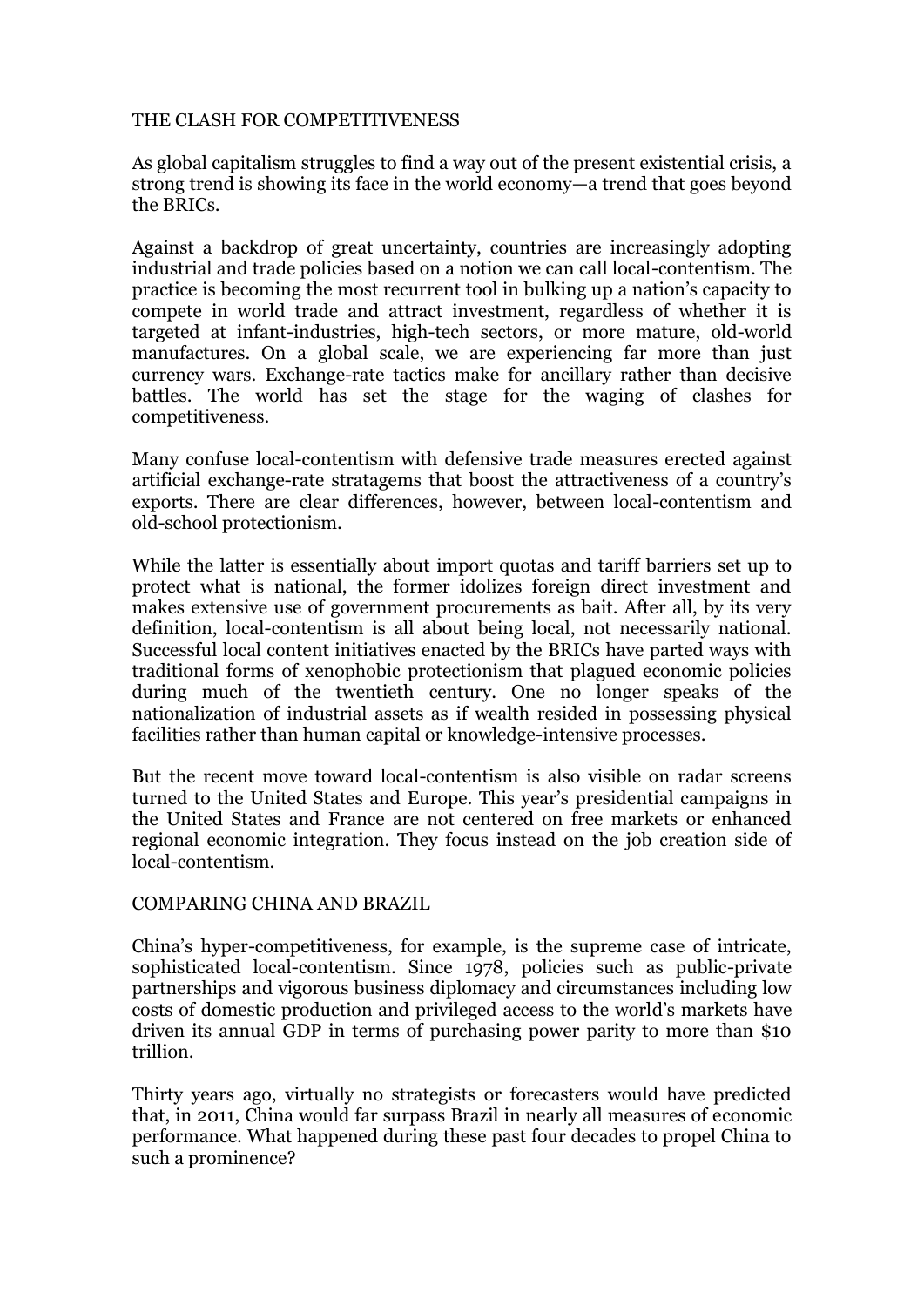Despite the attention they have received, Brazil, India, and Russia together are the economic equivalent to one China. For the last two decades, Brazil has pursued outdated and inconsistent policies modeled on past experience. China, by contrast, developed pragmatic policies which were adapted to meet changing conditions. China projected power from a solid economic base by devising a national project based on foreign trade and the attraction of foreign direct investment. It continues to promote generational sacrifices for the sake of savings and investment, both at around 50 percent of GDP.

The Brazilian macroeconomic disorder of the 1980s and part of the 1990s swept long-term planning from Brazil´s economic lexicon. Brazilians suffered as a consequence. The suffering people underwent cannot be seen as a sacrifice in the name of a national project—for the simple reason that there was no national project.

The way China has combined public-private partnerships, labor law, a cheap workforce, a favorable approach to foreign capital, and a light tax burden makes the country the largest manufacturing park in the world.

Brazil has not managed to implement a project of power or prosperity throughout these four past decades. The disrepair of physical infrastructure ports, airports, and roads—demonstrates the delayed consequences of a past lack of investment.

As a matter of fact, contemporary Brazil is seeing the quiet renaissance of Import Substitution Industrialization 2.0, or ISI 2.0. From the early 1950s, Brazil used import substitution to change the economic composition of a country historically attached to agriculture and mining. Its most spectacular periods of growth in the twentieth century—President Juscelino Kubitschek's "50 Years in 5" (1956–61) and the "Brazilian Miracle" (1967–73)—were largely the result of ISI. It produced annual growth rates in excess of 10 percent and indeed converted Brazil into a large industrial economy targeted at a vibrant domestic market. However, inarticulate exchange-rate policies, a lack of vertical industrial integration, and unfavorable macroeconomic circumstances have made inflation and foreign debt the defining features of ISI.

ISI 2.0 can be easily identified in the way state-owned enterprises, official banks, municipalities, states, and the Federal Government interpret and implement Brazil's interests in the global economy.

Today, ISI 2.0 is the parameter of how government in Brazil protects domestic companies from foreign competition, fosters local content and goes about procurements. Present day ISI 2.0 has two faces. It continues to apply high import taxes and other barriers to protect national groups and foster Brazil's chosen industrial priorities (semiconductors, software, electronics, automobiles, and others). As the country's currency is clearly overvalued, its trade deficit in manufactured goods would be even larger if it were not for tariff shields, which contribute to the outrageous prices paid by Brazilian consumers for many foreign goods.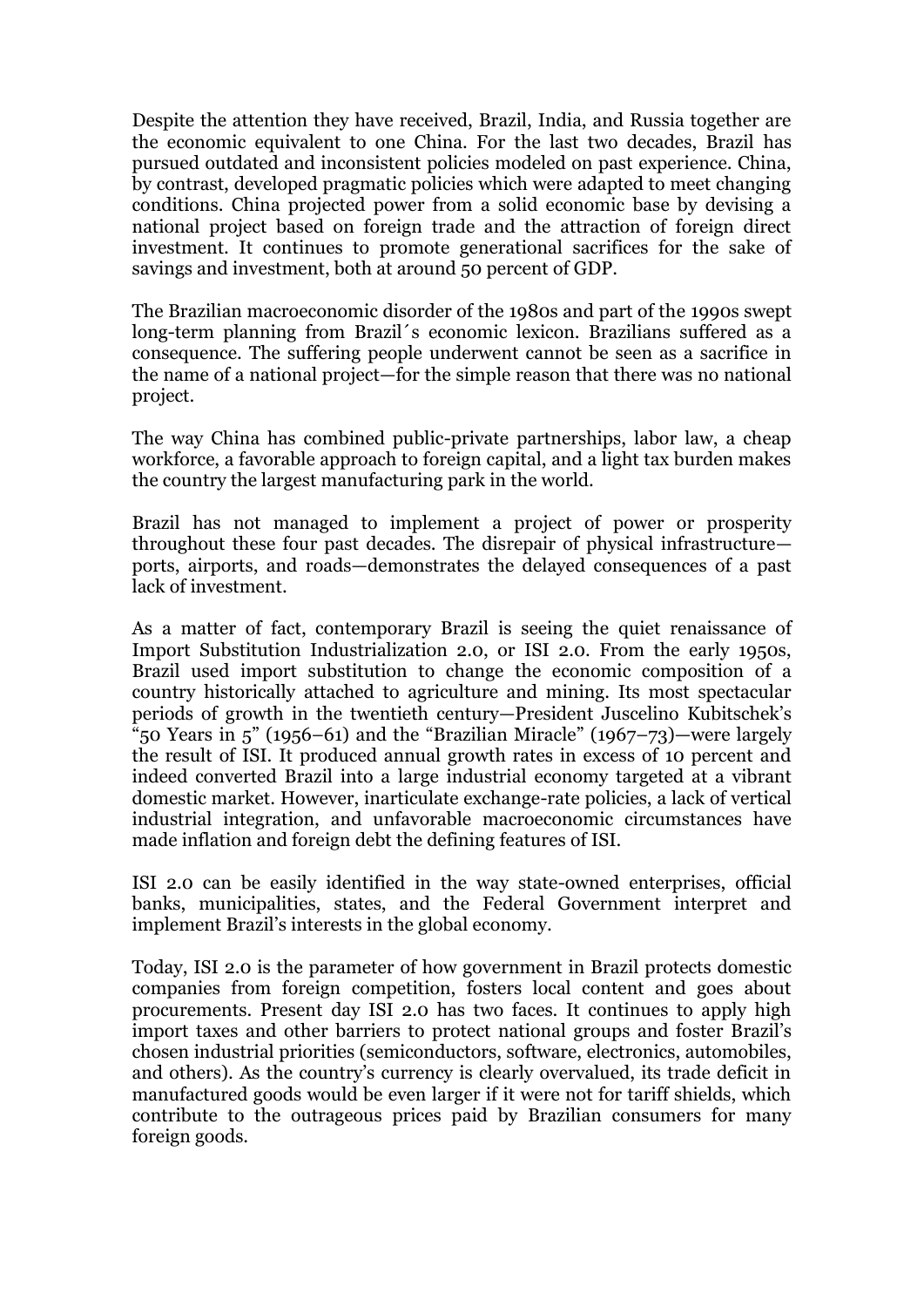Much like its 1950s prototype, ISI 2.0 is clearly nationalistic. It nonetheless updates the concept of economic nationalism. Rather than merely sheltering Brazilian entrepreneurs, ISI 2.0 calls for the "Brazilianization" of companies wishing to harness the potential of Brazil's domestic market. An entire set of incentives is put to the service of those who decide to create jobs in Brazil. Its most powerful tool is the robust policy of government procurement which has found expression in the Lula-Dilma administrations (of Luiz Inácio Lula da Silva, president from 2003-2010, and Dilma Rousseff, president since January 2011).

Brazil is operating under what we could call "the pre-salt hedge." According to this notion, multiplier effects of new oil discoveries for those who decide to invest in Brazil will be so huge during the next thirty years that they anchor the decision to set up long-term operations in the country. That is why 2011, in spite of the global crisis, saw Brazil receiving \$65 billion in foreign direct investment, 5 percent of the world's total.

This is not all good news for Brazil. It may become an underperformer among the BRICs and other emerging market (EM) nations as as it continues to sweep urgently-needed labor, tax, and political reforms under the rug. And Brazil's ISI 2.0 is inherently vulnerable. It relies on consistent inflows of FDI pouring in over many years. For all this to work smoothly, ISI 2.0 must generate shorter learning cycles to boost rapid and voluminous productivity gains, both of which are conspicuously absent in Brazil.

The future for Brazil lies in making its companies technology intensive in various industries. There is nothing more strategic for Brazil than transforming its creative people into a society of entrepreneurship and innovation. Brazil´s comparative advantages of today (bioenergy, mining, oil, and pre-salt) have to be put to the service of building the competitive advantages of tomorrow: expanded research and development, patents, new products, companies and universities—all of which are inextricably linked.

### FROM LOCAL CONTENT PROVIDERS TO INNOVATION **HUBS**

Brazil, Russia, and India therefore have major concerns of their own over how the rise of China contributes to the deindustrialization of their economies. Nevertheless, these countries have been able to partially offset their China-led deindustrialization by reindustrializing through their own version of localcontentism.

One of the reasons Brazil accumulated sufficient capital to foster local content is that China has overtaken the United States and the European Union as Brazil's top trading partner and one of the prime sources of FDI. China's appetite for agricultural and mineral commodities, in which Brazil has competitive advantages, has automatically extended economic cooperation to other areas such as logistics, infrastructure, and aircraft. Brazilian, Russian, and Indian manufacturers, who worry deeply about a flood of Chinese goods into their markets, would undoubtedly benefit from government quotas and other import restrictions.